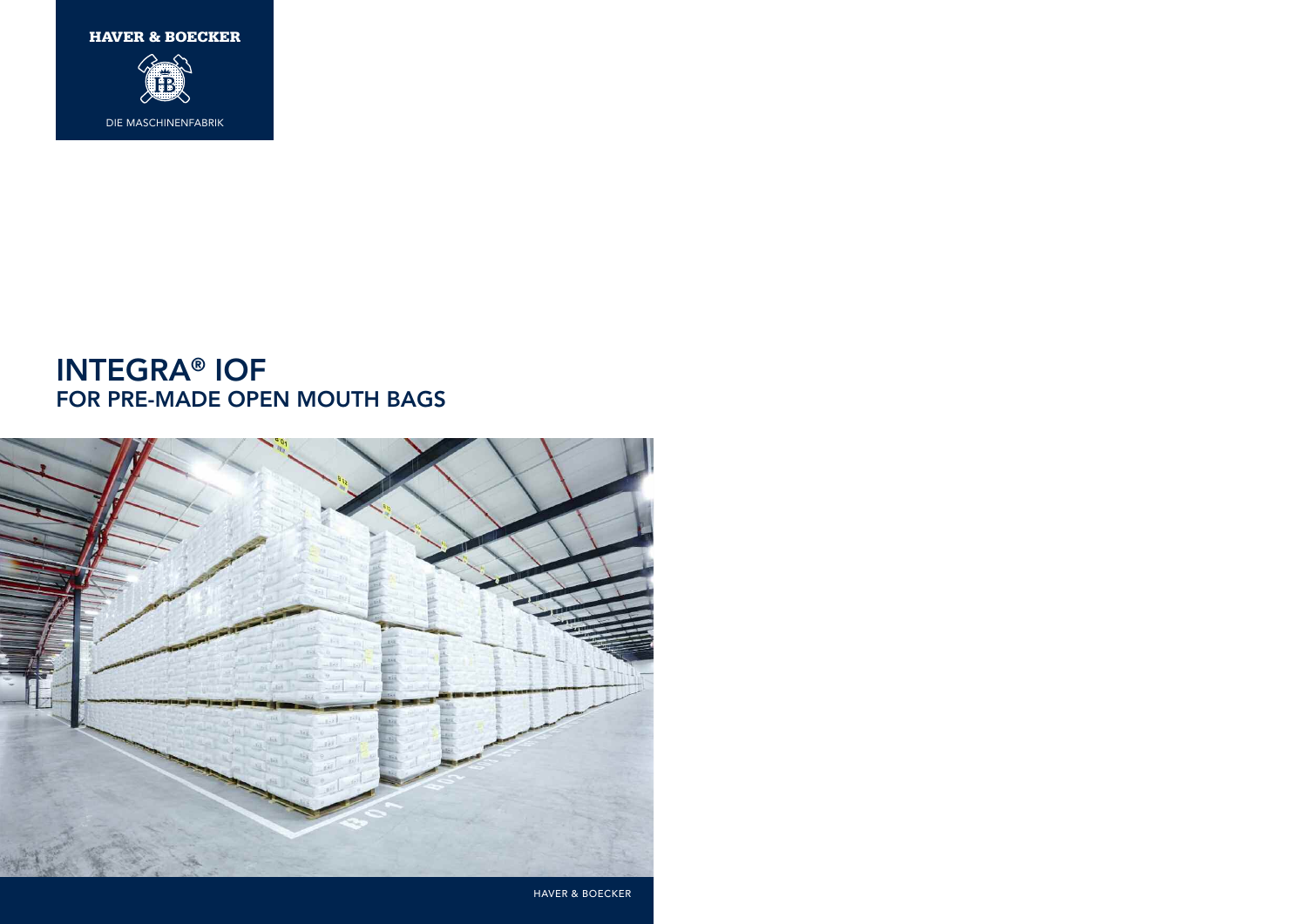**2 3** HAVER & BOECKER

## **AUTOMATION**

### *The Fully Automatic Bagging system INTEGRA® IOF*

INTEGRA® IOF 1 filling systems stand for stationary and completely housed packaging systems. The stationary packing system is for all bulk materials like cement, construction materials and minerals, chemical products and food. With the new INTEGRA® IOF 1 machine it is possible to fill into pre-made open bags. The heart of the INTEGRA® IOF is its MEC® 4.0 weighing system, which not only serves as a scale but a configurable control system for your complete packing system. It provides ideal weights and ensures that you never waste your product.

> $\blacksquare$  through maintenance-friendly equipment and accessibility to the assemblies

 $\blacksquare$  parameters in the form of graphical 3D images for different operating messages (using images, text and button key explanations)

#### **THE TECHNICAL EQUIPMENT**

#### **The optimum PROCESS MONITORING**

 $\blacksquare$  through the large disks

#### **The simple MAINTENANCE and CLEANING**

 $\blacksquare$  through a pneumatic equalizer (low frequency, high amplitude) for filling compact bags for stable stacking

#### **The interactive TOUCHPANEL 12" series**

 $\blacksquare$  with a magazine capacity of up to 600 bags and magazine filling as the process runs

#### **The modular EXPANSION**

 $\blacksquare$  for different speeds and auxiliary modules

#### **The high FILLING SPEED**

 $\blacksquare$  through flap spouts with an especially large cross-section

#### **YOUR BENEFITS**

- $\blacksquare$  Net weigher and bagging system out of one hand
- Simple design causes low-cost-ownership (spare parts, maintenance, energy-consumption, etc.)
- **n** Operator friendly
- $\blacksquare$  Prepared for the implementation into a master control
- $\blacksquare$  Big range of bag dimensions
- $\blacksquare$  High weight accuracy
- $\blacksquare$  Word-wide service available



#### **The flexible LAYOUT**

**n** for a broad arrangement of system groups

#### **The product-specific EQUALIZATION**

#### **The modern CONTROL SYSTEM**

- $\blacksquare$  for the simple and secure operation of the entire system **The controlled FULL BAG HANDLING**
- $\blacksquare$  through an intelligently controlled belt system

#### **The optimum EMPTY BAG HANDLING**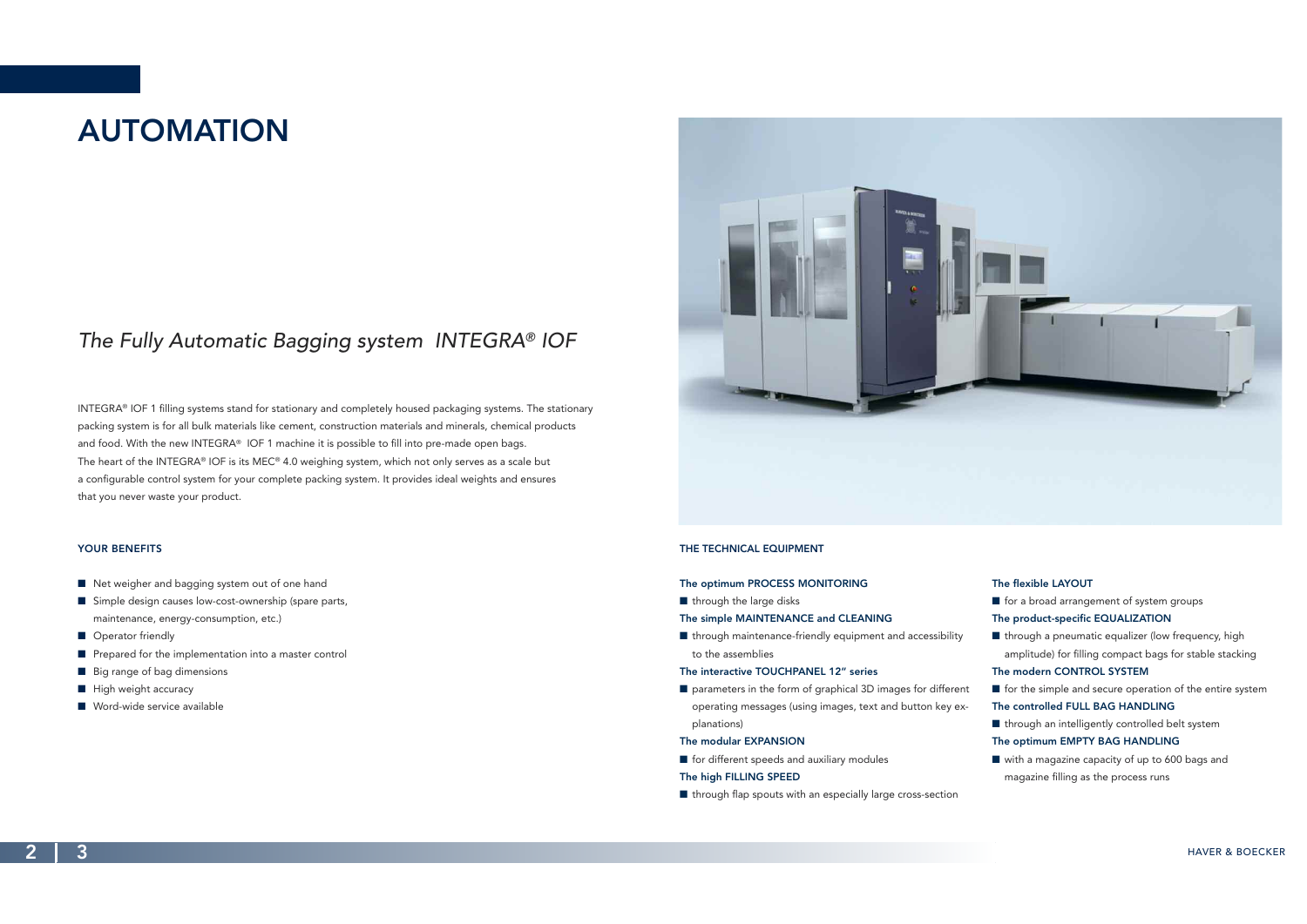**4 5** HAVER & BOECKER

## **SPECIFICATIONS**



#### **Products that can be packed**

 $\blacksquare$  granulates and flakes

#### **Speed spectrum**

- $\blacksquare$  800 bags/hr
- $\blacksquare$  1.200 bags/hr

#### **Packages that can be used**

- flat bags made of paper, PE and PP
- $\blacksquare$  woven band film
- n optional side gusset bag

- small variants, width 350 to 450 mm length 350 to 750 mm
- large variants, width 450 to 660 mm length 750 to 1100 mm (other sizes upon request)

#### **Bag sizes that can be filled** (other sizes upon request)

#### **Bag weights**

 $\Box$  20 to 50 kg (optional 10 to 50 kg)

#### **Bag closing (variants)**

 $\blacksquare$  sewn, welded, hot melt

Bag Separation



Bag Separation **Bag Opening** 







Bag Guiding





Bag Guiding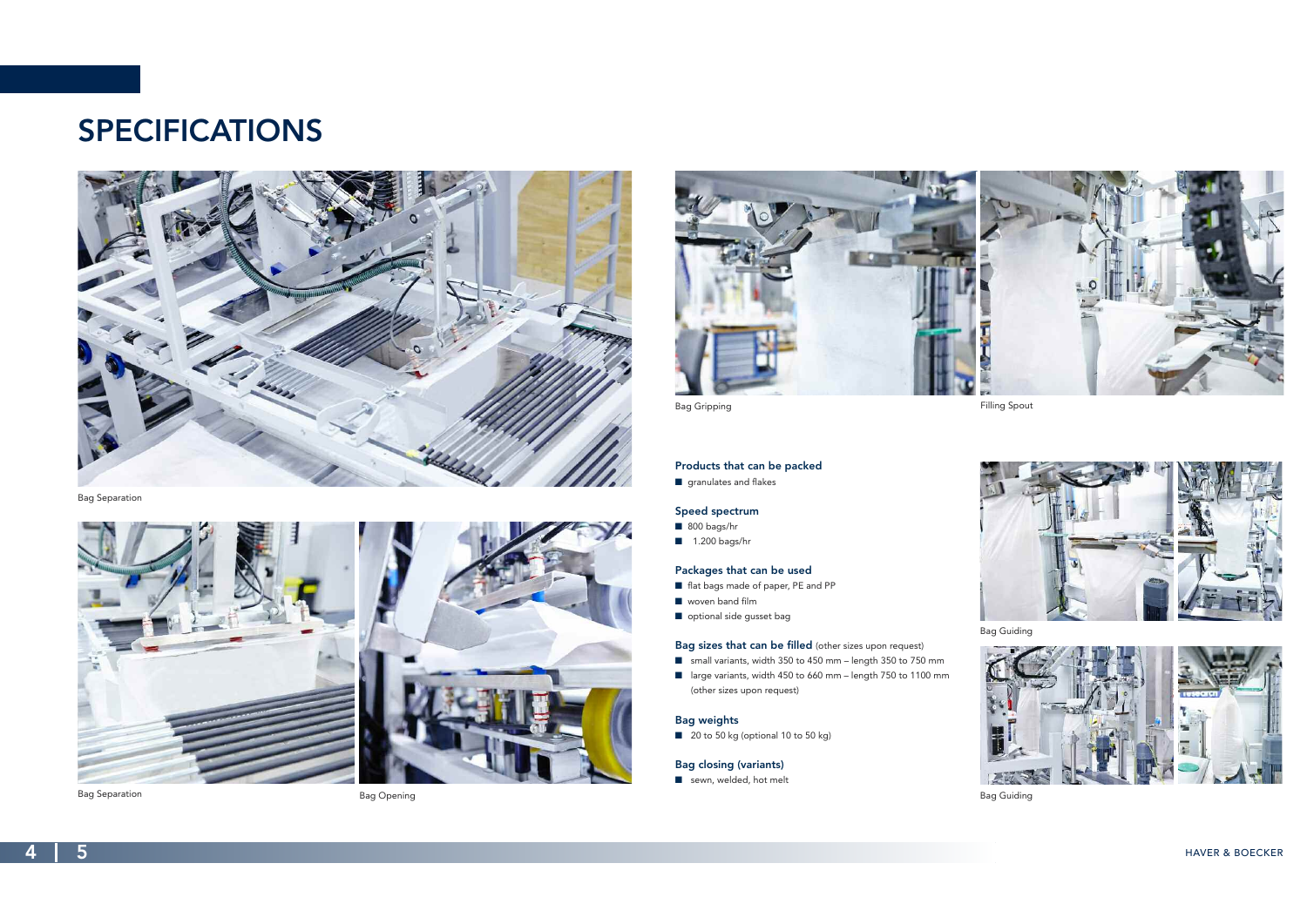### **6 7** HAVER & BOECKER

# **BAG HANDLING / PALLETIZING SYSTEMS**

With HAVER & BOECKER palletizers made by NEWTEC BAG PALLETIZING, your products are firmly and cleanly palletized. We offer complete end-of-line solutions for palletizing thanks to its network of industrial partners in bagging and packing. As the first international offspring of the original inventor of the palletizer, we expanded our diverse line of palletizing systems to include automatic truck loading systems, railcar loading and fully flexible bag loading systems.

#### **Our palletizing systems on a view**

- Bag palletizer for 300 up to 1,500 bags/hr
	- with layer deposit
	- with robotic gripper
	- Polyarticulated robot for bags
- Stretch hood machines for speeds of up to 120 pallets/hr
- $\blacksquare$  Wrapping machines for stabilizing pallets